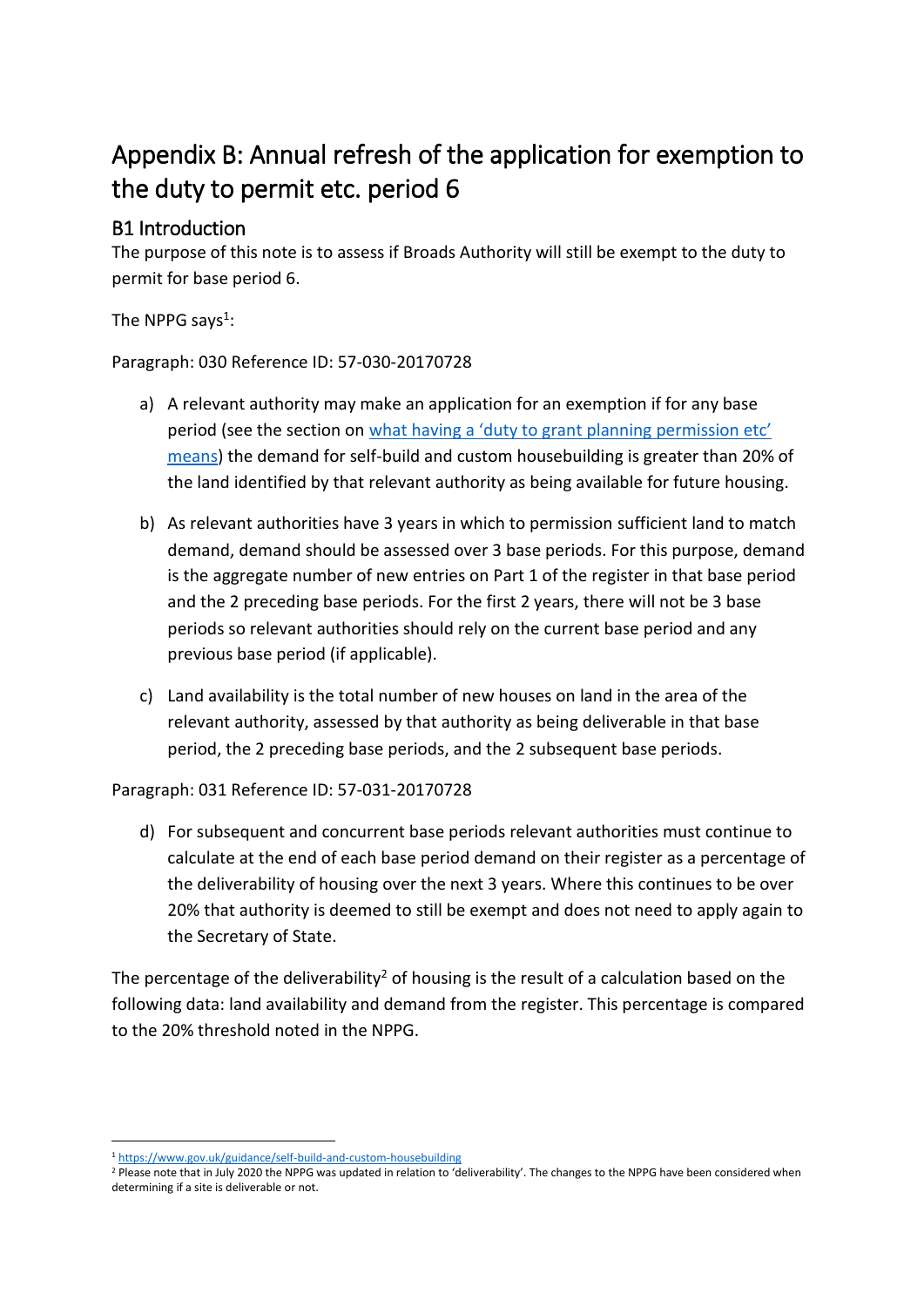## B2 Land availability

## B2.1 Deliverability

In terms of deliverability, the NPPF states that: 'To be considered deliverable, sites for housing should be available now, offer a suitable location for development now, and be achievable with a realistic prospect that housing will be delivered on the site within five years. Sites that are not major development, and sites with detailed planning permission, should be considered deliverable until permission expires, unless there is clear evidence that homes will not be delivered within five years (e.g. they are no longer viable, there is no longer a demand for the type of units or sites have long term phasing plans). Sites with outline planning permission, permission in principle, allocated in the development plan or identified on a brownfield register should only be considered deliverable where there is clear evidence that housing completions will begin on site within five years.'

The following assumptions have been taken to measure land availability:

- i. For land availability method 1a and 2a, the schemes considered as deliverable are based on emerging allocations/permissions that could come forward as self-build
- ii. For land availability method 1b and 2b, all allocations/permissions for all dwellings are included.
- iii. The delivery timescales are estimated if not known (see previous sections of AMR)
- iv. The numbers include replacements and net new dwellings.
- v. Holiday accommodation is not included.

The land availability is therefore considered a best-case scenario (in reality could be much less) which is a conservative approach for the calculation of the percentage of deliverability of housing.

#### B2.2 Allocations in the Local Plan for the Broads

Regarding allocations in the emerging Local Plan, it is anticipated that the allocation at Stokesby may deliver dwellings in the next 3 years and as the landowner intends to build them himself they are considered as self-build.

| <b>Site</b>      | 2021/22 | 2022/23 |
|------------------|---------|---------|
| STO <sub>1</sub> |         |         |
| Total            |         |         |

#### B2.3 Extant planning permissions

The following table shows the sites with extant planning permission. This includes replacement dwellings and net new dwellings. It is assumed that these extant planning permissions will be delivered in the next three years. This is effectively the 'best case'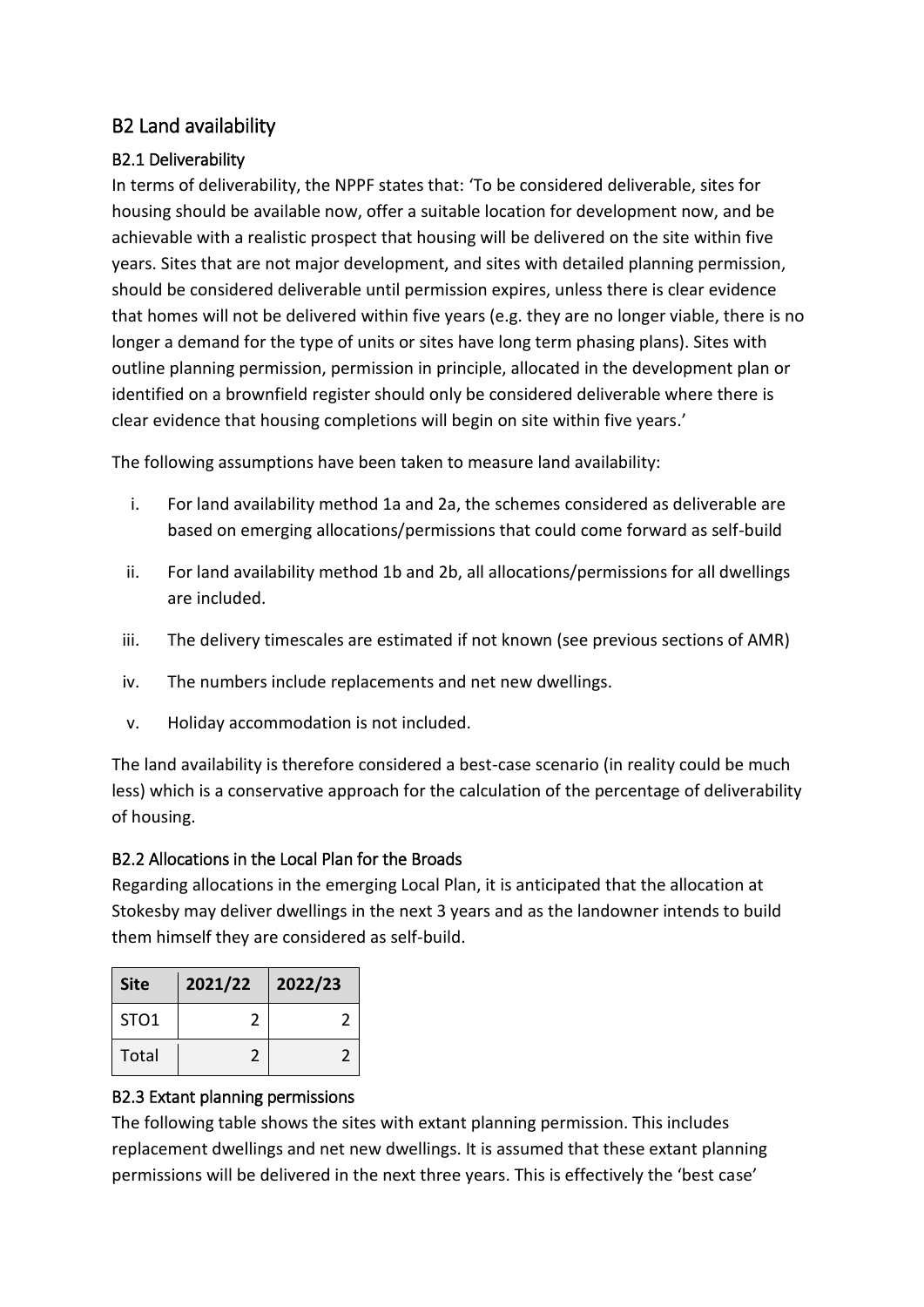scenario but in reality, the land availability could be less. The first table sets out the schemes that are self-build and the second sets out net new and replacement schemes that are and are not self-build.

Please note that this data is different to that in the 5-year land supply (later in this document) because this data goes up until 30 October 2021 whereas the five-year land supply data is up to 31 March 2021. Also, the self-build data includes replacements but not holiday accommodation and so is different to the five-year land supply data (which includes net new market and holiday dwellings but not replacements).

| <b>Application</b><br><b>Number</b> | <b>Decision</b><br>date | <b>Number</b><br><b>of</b><br><b>Dwellings</b> | Is the<br>application<br>for self-<br>build/custom-<br>build? | Net new or<br>replacement | <b>Status</b><br>as at<br><b>April</b><br>2021 | <b>Estimated</b><br>completion |
|-------------------------------------|-------------------------|------------------------------------------------|---------------------------------------------------------------|---------------------------|------------------------------------------------|--------------------------------|
| BA/2016/0065/FUL                    | 2016/05/03              | 1                                              | Yes                                                           | Net new                   | Started                                        | End 2022                       |
| BA/2017/0474/FUL                    | 2018/03/12              | $\overline{2}$                                 | Yes                                                           | Net new                   | Started                                        | End 2023                       |
| BA/2018/0374/FUL                    | 2019/04/18              | 1                                              | Yes                                                           | Net new                   | Started                                        | End 2021                       |
| BA/2015/0426/FUL                    | 2016/07/01              | $1^x$                                          | Yes                                                           | Net new                   | Started                                        | End 2021                       |
| BA/2020/0006/FUL                    | 2020/07/17              | 1                                              | Yes                                                           | Replacement               | Started                                        | End 2021                       |
| BA/2019/0410/FUL                    | 2020/02/05              | $\mathbf 1$                                    | Yes                                                           | Replacement               | Started                                        | End 2021                       |
| BA/2020/0203/FUL                    | 2020/11/17              | 1                                              | Yes                                                           | Replacement               | Started                                        | End 2022                       |

Table BA: Applications that are for self-build only – methods 1a and 2a.

#### **Total: 8**

<sup>X</sup> This scheme is for four dwellings, but only one is self-build.

## **Table BB: Applications that are for all net new and all replacement dwellings. Self-build totals from above table, included in row towards bottom of this table – methods 1b and 2b.**

| <b>App No</b>                 | <b>Type</b> | No.<br>dwellings | End<br>2021 | End<br>2022 | End<br>2023 | End<br>2024 | End<br>2025 | <b>After</b><br>2025 |
|-------------------------------|-------------|------------------|-------------|-------------|-------------|-------------|-------------|----------------------|
| BA/2012/0271/FUL              | Net new     | 76               |             |             | 10          | 15          | 15          | 36                   |
| BA/2015/0426/FUL              | Net new     | 1                | 1           |             |             |             |             |                      |
| BA/2016/0065/FUL              | Net new     | 1                |             | 1           |             |             |             |                      |
| BA/2017/0103/OUT <sup>%</sup> | Net new     | 6                | 3           | 3           |             |             |             |                      |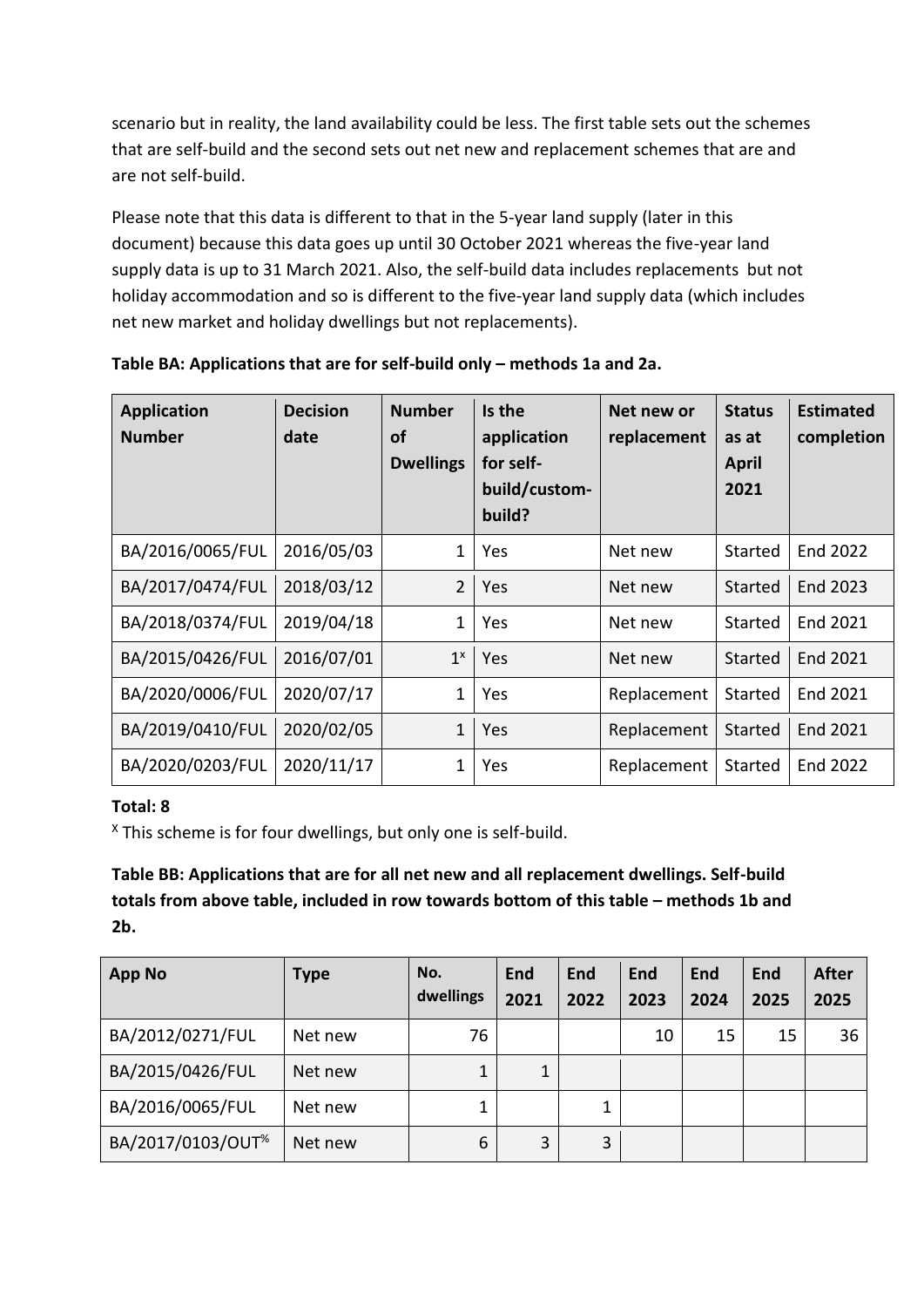| <b>App No</b>     | <b>Type</b>                 | No.<br>dwellings | <b>End</b><br>2021 | <b>End</b><br>2022 | <b>End</b><br>2023 | <b>End</b><br>2024 | <b>End</b><br>2025 | <b>After</b><br>2025 |
|-------------------|-----------------------------|------------------|--------------------|--------------------|--------------------|--------------------|--------------------|----------------------|
| BA/2017/0191/FUL  | Net new                     | $\mathbf{1}$     |                    | $1*$               |                    |                    |                    |                      |
| BA/2017/0474/FUL  | Net new                     | $\overline{2}$   |                    |                    | $\overline{2}$     |                    |                    |                      |
| BA/2017/0484/FUL  | Net new                     | $\mathbf{1}$     | $\mathbf{1}$       |                    |                    |                    |                    |                      |
| BA/2018/0374/FUL  | Net new                     | $\mathbf{1}$     | $\mathbf{1}$       |                    |                    |                    |                    |                      |
| BA/2019/0118/FUL  | Net new                     | $\overline{7}$   |                    |                    | $7*$               |                    |                    |                      |
| BA/2019/0410/FUL  | Replacement                 | $\mathbf{1}$     | $\mathbf{1}$       |                    |                    |                    |                    |                      |
| BA/2018/0359/FUL  | Net new                     | 3                |                    |                    | $3*$               |                    |                    |                      |
| BA/2020/0006/FUL  | Replacement                 | $\mathbf{1}$     | $\mathbf{1}$       |                    |                    |                    |                    |                      |
| BA/2020/0042/CUPA | Net new                     | $\mathbf{1}$     |                    | $1*$               |                    |                    |                    |                      |
| BA/2020/0026/FUL  | Replacement                 | $\mathbf{1}$     |                    | $1^*$              |                    |                    |                    |                      |
| BA/2019/0391/FUL  | Replacement                 | $\mathbf{1}$     | $1*$               |                    |                    |                    |                    |                      |
| BA/2018/0504/FUL  | Replacement                 | $\mathbf{1}$     | $1^*$              |                    |                    |                    |                    |                      |
| BA/2020/0053/FUL  | Net new                     | $\overline{2}$   |                    | $1*$               | $1*$               |                    |                    |                      |
| BA/2020/0408/FUL  | Net new and<br>replacement^ | $\overline{2}$   |                    | $1*$               | $1*$               |                    |                    |                      |
| BA/2020/0203/FUL  | Replacement                 | $\mathbf{1}$     |                    | $\mathbf{1}$       |                    |                    |                    |                      |
| BA/2021/0084/FUL  | Net new                     | $\mathbf{1}$     |                    | $1^*$              |                    |                    |                    |                      |
| BA/2021/0117/FUL  | Net new                     | $\mathbf{1}$     |                    | $1*$               |                    |                    |                    |                      |
| BA/2021/0276/CUPA | Net new                     | 6                | $2*$               | $2*$               | $2*$               |                    |                    |                      |
| <b>Total</b>      |                             | 118              | 12                 | 14                 | 26                 | 15                 | 15                 | 36                   |

% This scheme is for 6 dwellings and 10 holiday homes. Only the 6 market dwellings are included.

\* This date is an estimate for the purposes of this calculation

^ This scheme involves replacing one dwelling and adding another, so the total is 2

#### B2.4 Land availability method 1

According to c) above, land availability is to be taken to be the total number of new houses on land in the area of the relevant authority, assessed by that authority as being likely to be deliverable in that base period, the two preceding base periods, and the two following base periods. The following table shows the **five base periods** that need to be taken into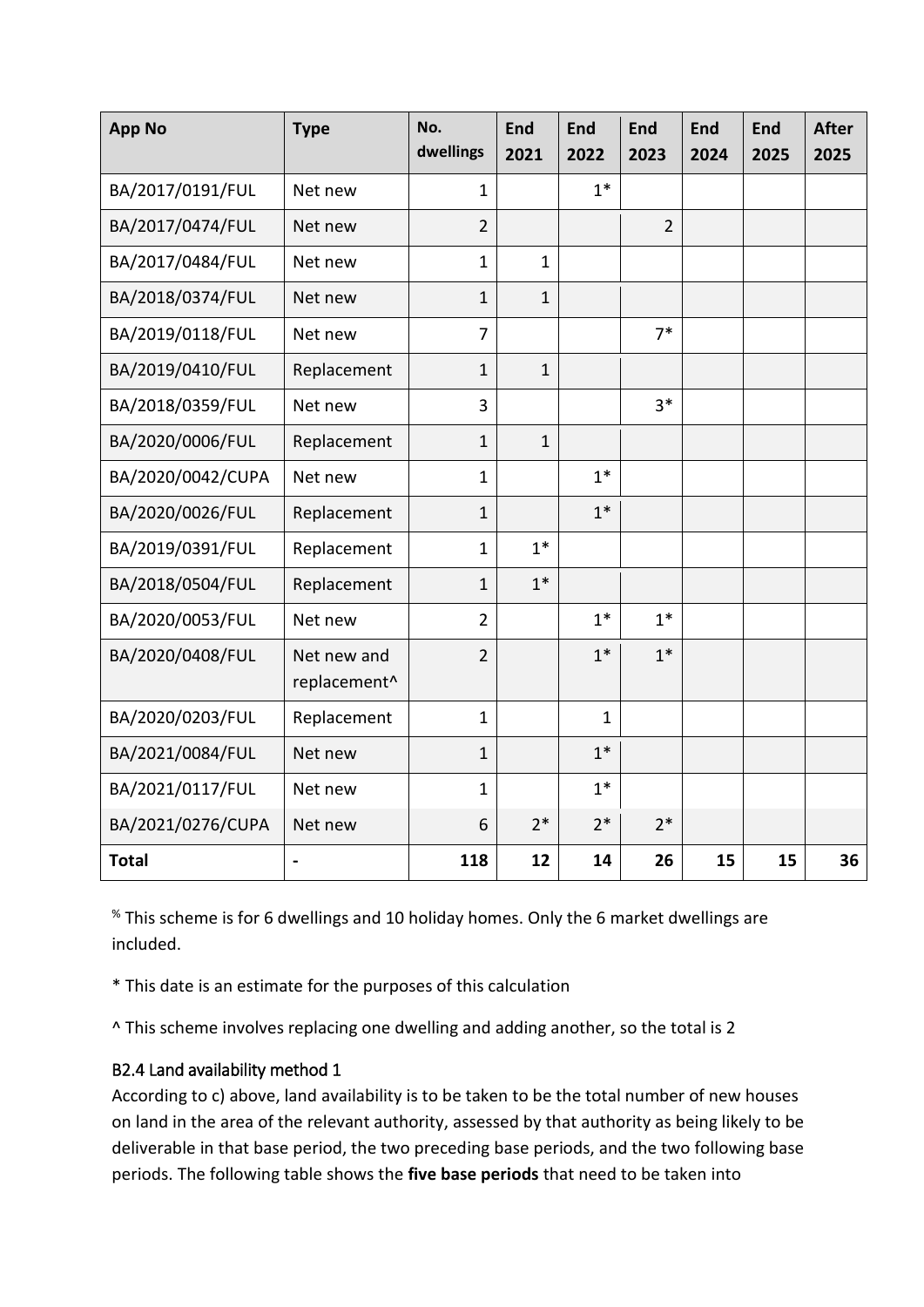consideration and explains how the land availability for each base period was calculated. Column 1a is for self-build schemes only, including replacements and net new, but not tourist accommodation. Column 1b is for all dwellings including replacements, net new and those that are self-build, but not tourist accommodation. Some data is taken from previous AMRs as well as from tables earlier in this appendix. Please note that the timelines for the AMR are 1 April to 31 March, whereas the base periods for self-build are 31 October to 30 October.

| <b>Base</b><br>period   | Dates of base<br>period                  | <b>How calculated</b>                                                                                                                                                                        | 1a: land<br>availability $-$<br>self-build only | 1b: land<br>availability - all<br>dwellings, but<br>not tourist<br>accommodation |
|-------------------------|------------------------------------------|----------------------------------------------------------------------------------------------------------------------------------------------------------------------------------------------|-------------------------------------------------|----------------------------------------------------------------------------------|
| <b>Base</b><br>period 4 | 31 October 2018<br>to 30 October<br>2019 | Half of the completions set out<br>in the 2017/2018 AMR* and<br>half as set out in 2018/2019<br>AMR <sup>*</sup> .                                                                           | 3 <sup>x</sup>                                  | 3                                                                                |
| <b>Base</b><br>period 5 | 31 October 2019<br>to 30 October<br>2020 | Half of the completions set out<br>in the 2018/2019 AMR* and<br>half as set out in 2019/2020<br>AMR.                                                                                         | $2^{x}$                                         | $\overline{2}$                                                                   |
| <b>Base</b><br>period 6 | 31 October 2020<br>to 30 October<br>2021 | Half of the completions set out<br>in the 2019/2020 AMR and<br>half as set out in the<br>2020/2021 AMR                                                                                       | $5^x$                                           | 5                                                                                |
| <b>Base</b><br>period 7 | 31 October 2021<br>to 30 October<br>2022 | For the purposes of this<br>calculation, this includes<br>permissions that could be<br>completed by the end of 2021<br>and 2022 plus half the<br>completions of the 2020/2021<br>(this) AMR. | 9                                               | 29                                                                               |
| <b>Base</b><br>period 8 | 31 October 2022<br>to 30 October<br>2023 | For the purposes of this<br>calculation, this includes<br>permissions that could be<br>completed by the end of 2023.                                                                         | 2                                               | 26                                                                               |
| <b>Total</b>            |                                          |                                                                                                                                                                                              | 21                                              | 65                                                                               |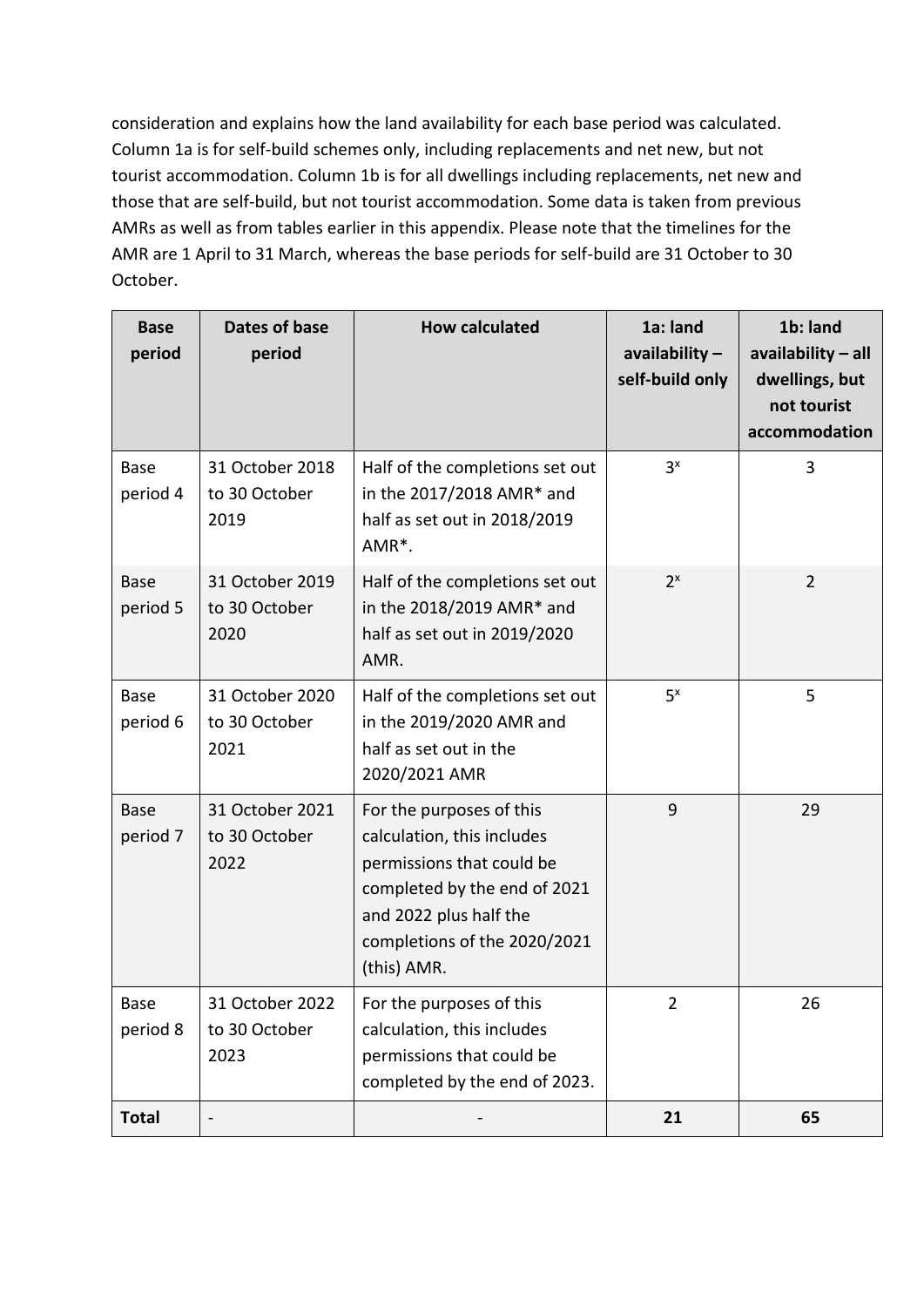**\***Please note that these AMRs do not specify if the completions were holiday homes or not; for the purpose of this calculation, the total number of completions has been included. <sup>X</sup> The AMRs do not specify if the completions were self-build. For the purposes of this calculation, the same total as column 1b has been used.

## B2.5 Land availability method 2

As stated in d) above, in relation to proving that the 20% threshold continues to be exceeded, the land availability for the **next three years** should be used.

Column 2a is for self-build schemes only, including replacements and net new, but not tourist accommodation. Column 2b is for all dwellings including replacements, net new and those that are self-build, but not tourist accommodation. Some data is taken from previous AMRs as well as from tables earlier in this appendix. Please note that the timelines for the AMR are 1 April to 31 March, whereas the base periods for self-build are 31 October to 30 October.

| <b>Base</b><br>period   | Dates of base<br>period                  | <b>How calculated</b>                                                                                                                                                                             | 2a: land<br>availability $-$<br>self-build only | 2b: land<br>availability - all<br>dwellings, but<br>not tourist<br>accommodation |
|-------------------------|------------------------------------------|---------------------------------------------------------------------------------------------------------------------------------------------------------------------------------------------------|-------------------------------------------------|----------------------------------------------------------------------------------|
| <b>Base</b><br>period 7 | 31 October 2021<br>to 30 October<br>2022 | For the purposes of this<br>calculation, this includes<br>permissions that could come<br>be completed by the end of<br>2021 and 2022 plus half the<br>completions of the<br>2020/2021 (this) AMR. | 9                                               | 30                                                                               |
| <b>Base</b><br>period 8 | 31 October 2022<br>to 30 October<br>2023 | For the purposes of this<br>calculation, this includes<br>permissions that could be<br>completed by the end of<br>2023.                                                                           | $\overline{2}$                                  | 26                                                                               |
| Base<br>period 9        | 31 October 2023<br>to 30 October<br>2024 | For the purposes of this<br>calculation, this includes<br>permissions that could be<br>completed by the end of<br>2024.                                                                           | $\mathbf 0$                                     | 15                                                                               |
| <b>Total</b>            |                                          |                                                                                                                                                                                                   | 11                                              | 71                                                                               |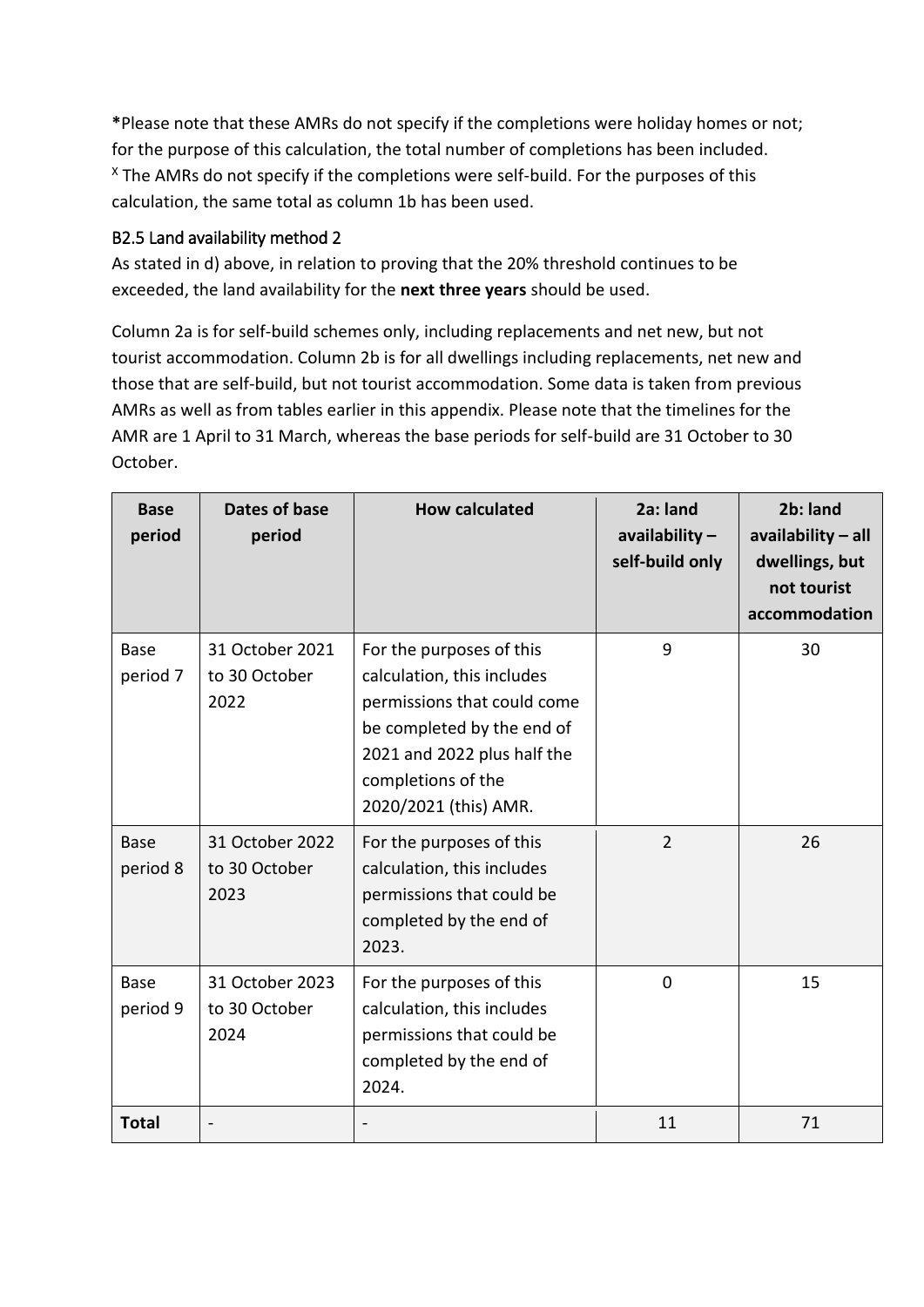# B2.6 Total land availability **Method 1 using the five based period**

| <b>Method 1</b>             | Self-build plots (1a) | All plots (1b) |
|-----------------------------|-----------------------|----------------|
| Local Plan allocations      |                       |                |
| Extant planning permissions | 21                    | 65             |
| <b>Total</b>                | 25                    | 69             |

#### **Method 2 using the next three years**

| <b>Method 2</b>             | Self-build plots (2a) | All plots (2b) |
|-----------------------------|-----------------------|----------------|
| Local Plan allocations      |                       |                |
| Extant planning permissions | 11                    |                |
| <b>Total</b>                | 15                    | 75             |

The calculations using land availability methods 1a, 1b, 2a and 2b are carried out in this note.

#### B3 Demand from the Register

#### B3.1 Numbers on self-build register

-

The Self-Build Register is made up of the following numbers of people<sup>3</sup>:

- Base period 1, April 2016 to 30 October 2016: **42** people on the self-build register.
- Base period 2, 31 October 2016 to 30 October 2017: **62** people on the self-build register.
- Base period 3, 31 October 2017 to 30 October 2018: **55** people on the self-build register.
- Base period 4, 31 October 2018 to 30 October 2019: **50** people on the self-build register.
- Base period 5, 31 October 2019 to 30 October 2020: **39** people on the self-build register.

<sup>&</sup>lt;sup>3</sup> Previous AMRs have quoted base period 1 as 49, base period 2 as 60, and base period 3 as 59. However due to double counting, the numbers have been checked and the correct figures are used in this AMR.